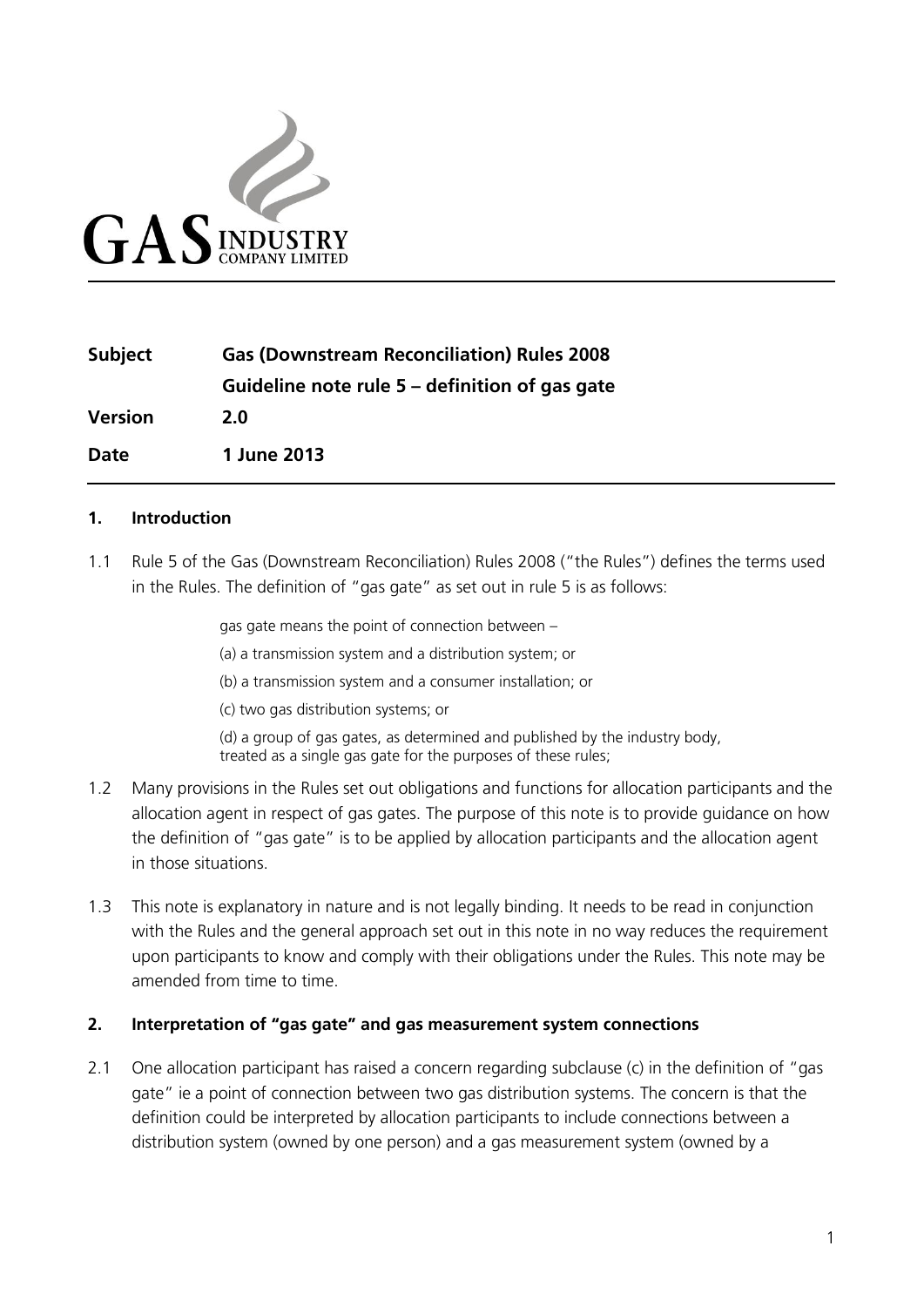different person) – on the basis that a gas measurement system could be considered a distribution system in its own right. One potential consequence of such an interpretation is that every connection between a distribution system and a consumer's gas measurement system (where owned by a third party) could arguably be considered a "gas gate".<sup>[1](#page-1-0)</sup>

- 2.2 It is not the intention of the Rules that the point of connection between a distribution system owned by one person and a downstream gas measurement system owned by a different person be considered a "gas gate".
- 2.3 This approach adopted in respect of points of connections between distribution systems in the definition of "gas gate" in the Rules is the same adopted in the Gas (Switching Arrangements) Rules 2008.
- 2.4 The inclusion in the definition of gas gate of "the point of connection between two gas distribution systems" is intended to cover embedded networks, for example Waitoki B (WTK33902). Although embedded networks are not as common for gas as with embedded electricity networks, for the overall effectiveness of the switching and downstream reconciliation regulatory regimes, it was considered necessary for embedded networks to be captured. While it may be possible to mount a technical legal argument for the inclusion of third party gas measurement system connections as gas gates, Gas Industry Co considers that approach to be contrary to the scheme and purpose of the Rules (and, for that matter, the Gas (Switching Arrangements) Rules 2008).
- 2.5 Accordingly, in applying the definition of "gas gate" under the Reconciliation Rules, a gas gate is not to include a point of connection between a distribution system and a downstream gas measurement system.
- 2.6 Gas Industry Co does not consider that the potential ambiguity necessitates a rule change at this time.

*The definition of "gas gate" under the Gas (Downstream Reconciliation) Rules 2008 is not to be applied as including a point of connection between a distribution system and a downstream gas measurement system.*

# **3. Interpretation of "allocated gas gate"**

3.1 With the introduction of rule 25A (determination of direct connect gas gates), consequential amendments were required so that the Rules make a distinction between direct connect gas gates and other gas gates and thereby make participants' responsibilities clear in each case. The

<span id="page-1-0"></span> $<sup>1</sup>$  Allocation participants have provided information to Gas Industry Co indicating there are likely to be more than 150,000 of these types of</sup> situations – in which case the ability to efficiently and reliably carry out downstream allocation and reconciliation would be significantly hindered. In addition, this approach would make the operation of the Gas (Switching Arrangements) Rules 2008, and the gas registry under those rules, administratively untenable.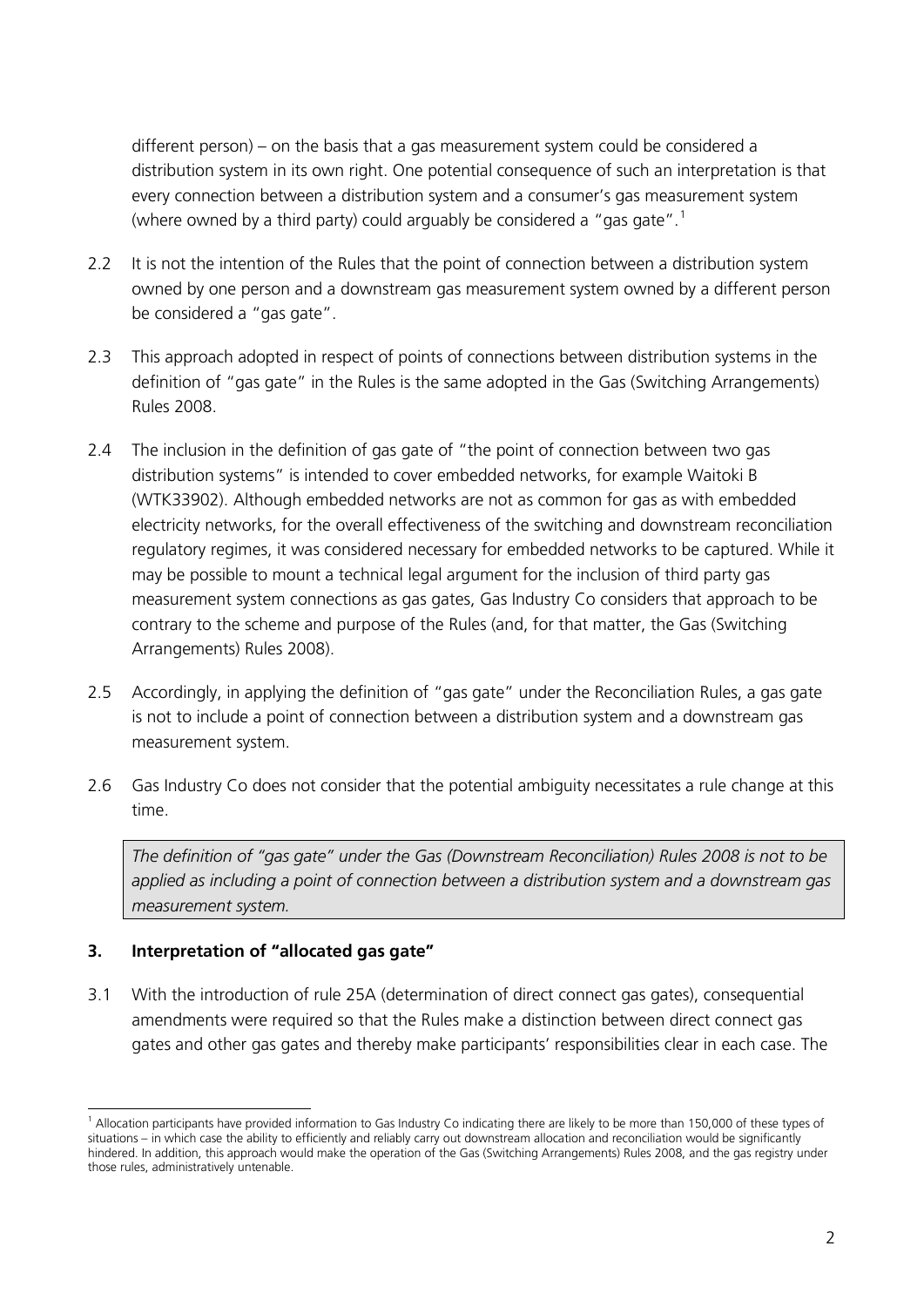rule change was to define an "allocated gas gate" and to amend references to gas gates in the current Rules to allocated gas gates where relevant.

- 3.2 One consequence of the amended references to allocated gas gates is that consumer installations at direct connect gas gates are no longer required to be assigned to allocation groups.
- 3.3 Allocated gas gates are defined by negation (that is, allocated gas gates are those gas gates that are *not* direct connect gas gates), so it is important to clarify that any gas gate which is determined by Gas Industry Co to be part of a group of gas gates is not captured by the definition of an allocated gas gate. For example, the notional gas gate Greater Auckland is an allocated gas gate but the physical gas gates Bruce McLaren, Henderson, Papakura, Papakura B and Westfield which comprise Greater Auckland are not allocated gas gates.

# **4. Interpretation of "direct connect gas gate"**

- 4.1 Under rule 5, direct connect gas gates are those gas gates that are on the list determined by Gas Industry Co in accordance with rule 25A and published on its website. Gas Industry Co determines the direct connect gas gate list following consultation with participants.
- 4.2 The list of direct connect gas gates can only include gas gates where the gas quantity delivered at the gas gate is attributable to a single consumer installation. A consumer installation can include one or more gas installations (for example a chemical plant may take gas as a feedstock and as a fuel source to produce heat or steam), but will generally only have a single point of connection to the transmission system (and hence a single ICP).
- 4.3 If a single consumer installation comprises multiple gas installations it must be demonstrable that the installation is not a distribution system, for example, the gas installations must be sited either within a single property title or a contiguous set of unit titles or cross leases (such as an apartment block), or the majority of the pipework feeding the gas installations must lay under private land rather than public land or public roads.
- 4.4 A single retailer gas gate (that is, a gas gate feeding a distribution system with multiple ICPs that all receive gas from the same retailer) is not a direct connect gas gate.
- 4.5 Any gas gate which has the characteristics of a direct connect gas gate but is not on the list determined by Gas Industry Co will be treated as an allocated gas gate until it has been determined to be a direct connect gas gate under rule 25A.3.

# **5. Interpretation of "unmetered gas gate" and "oversized metered gas gate"**

5.1 Under rule 5, unmetered and oversized metered gas gates are those gas gates that are on the list determined by Gas Industry Co in accordance with rule 25B and published on its website.